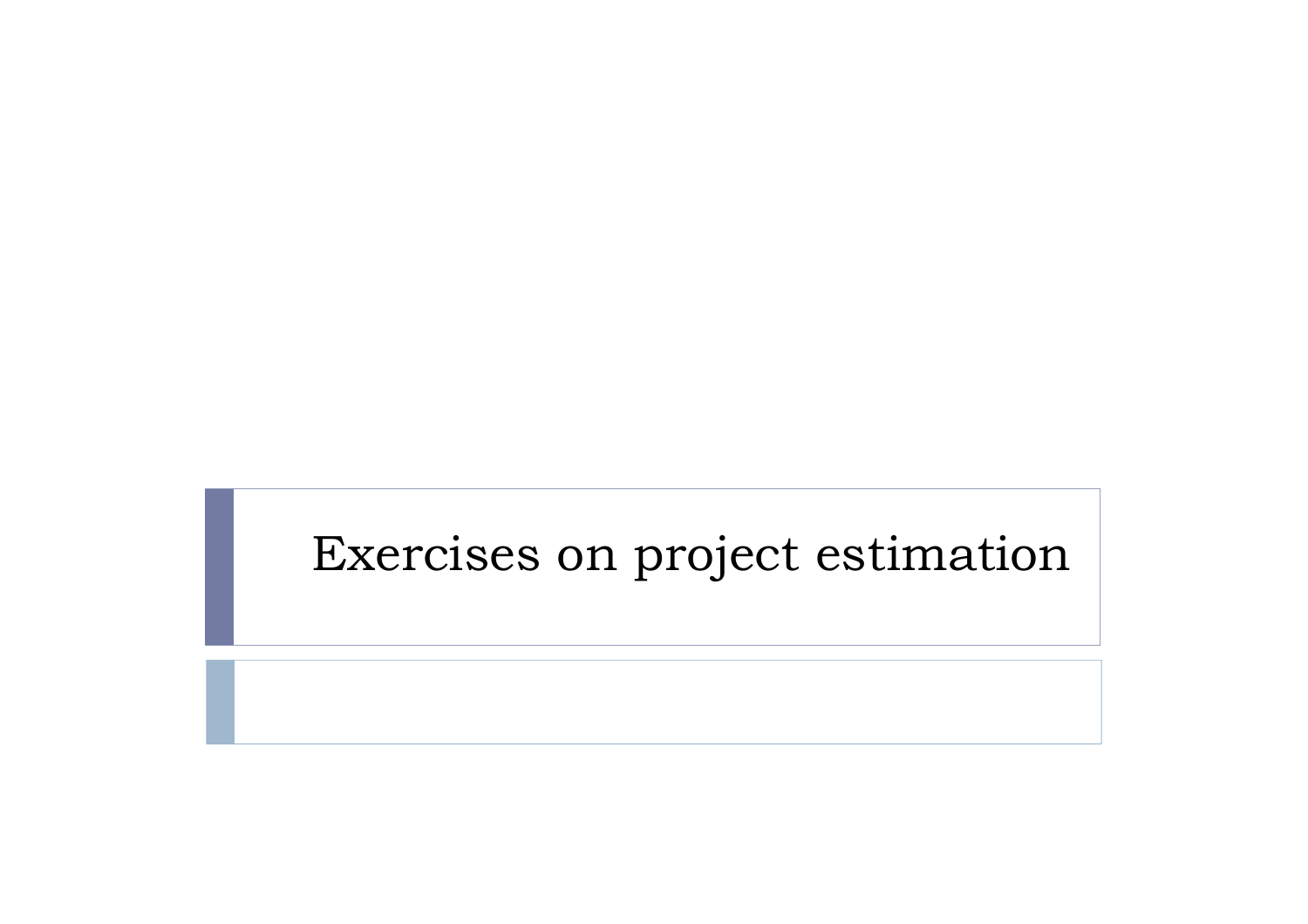# Situation

- $\blacktriangleright$  We aim at estimating the resources needed for developing the following project
- S = 60,000 NCSS (medium size)
- Some requirements are rigid
- The software can be developed in any programming language
- $\blacktriangleright$  A similar (but not the same) project has been developed
- $\blacktriangleright$  The software will be exploited by Web interface
- $\blacktriangleright$  The software needs a small but reliable database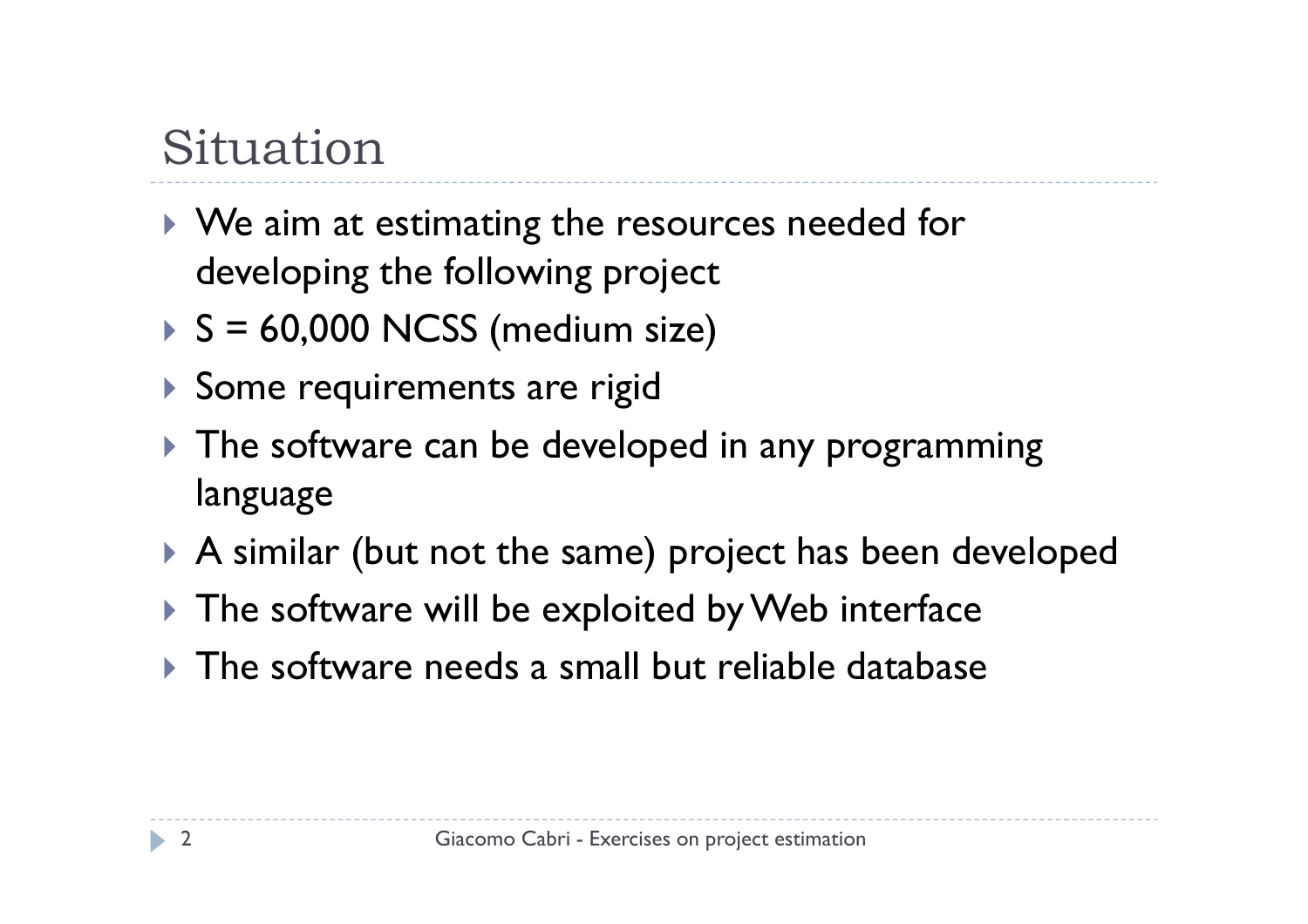- Estimate the needed effort by applying the basic and the intermediate CoCoMo models
	- ▶ Cost in person-months
	- $\blacktriangleright$  Delivery time
	- ▶ Cost in Euros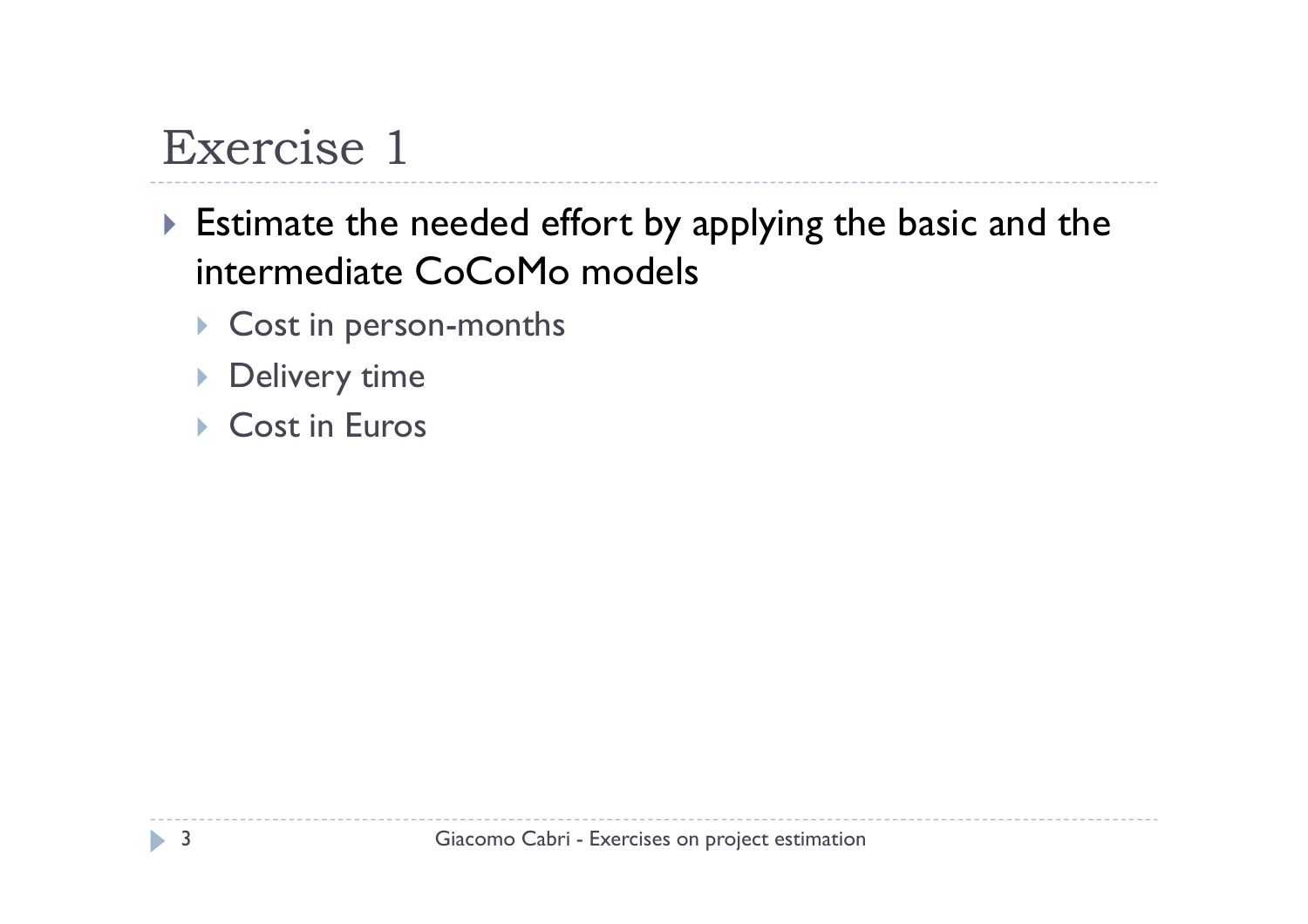- Starting from the previous results of needed person months, apply the Putnam model to estimate the delivery time given an E factor of 15000
- $\blacktriangleright$  How does the K varies if we schedule a delivery time of 0.5, 1, and 1.5 years?
- Note: Putnam model considers person-years

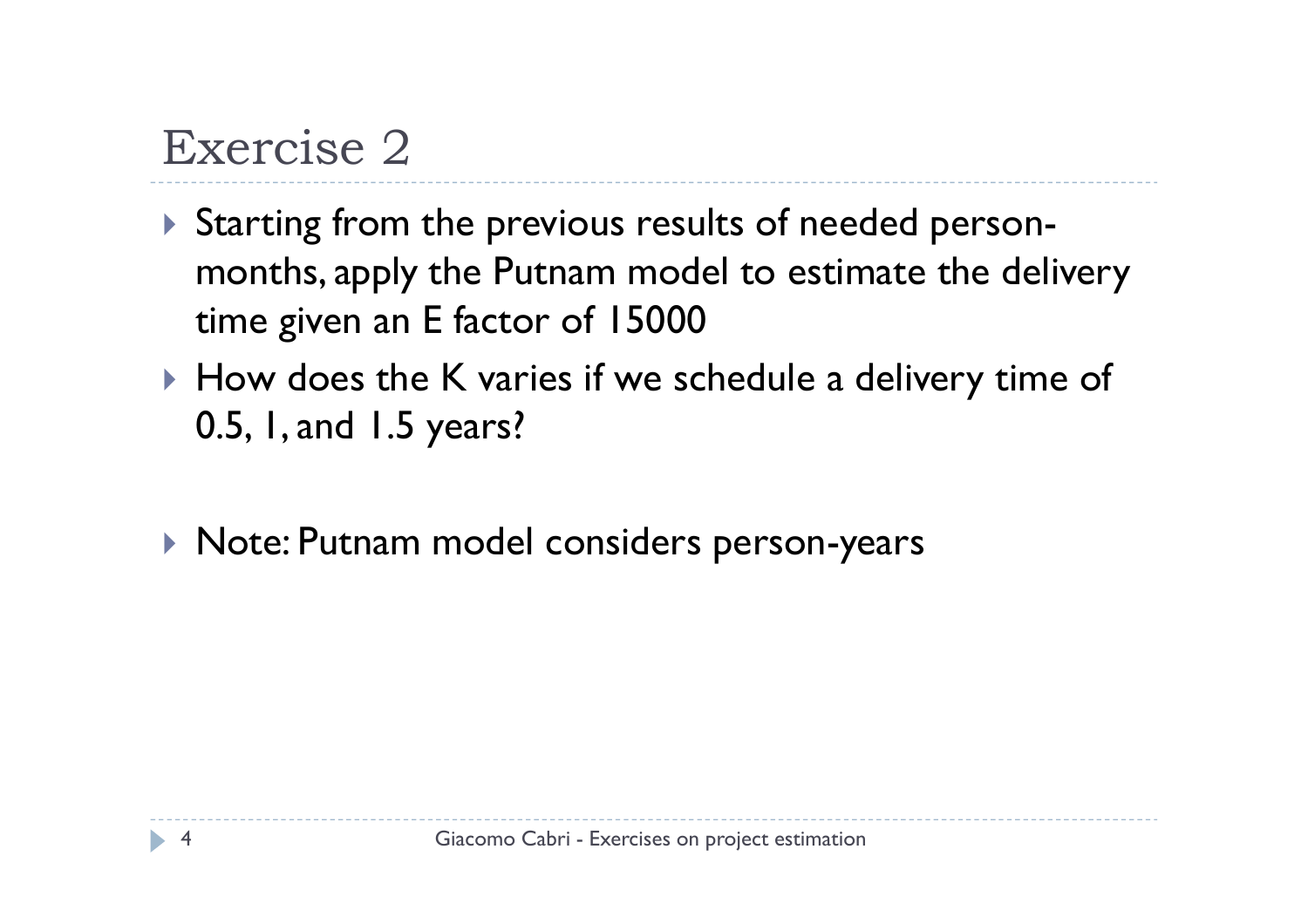- Given the following scheduling for the project activities in weeks, build the PERT diagram and apply the CPM to:
	- Calculate  $t_{min}$ ,  $t_{max}$  for each node
	- ▶ Calculate the project duration
	- $\blacktriangleright$ Identify the critical activities
	- **Exercise Exercity Calculate the slack of each non critical activity**
- $\blacktriangleright$  What happens if the G activity is delayed of I week?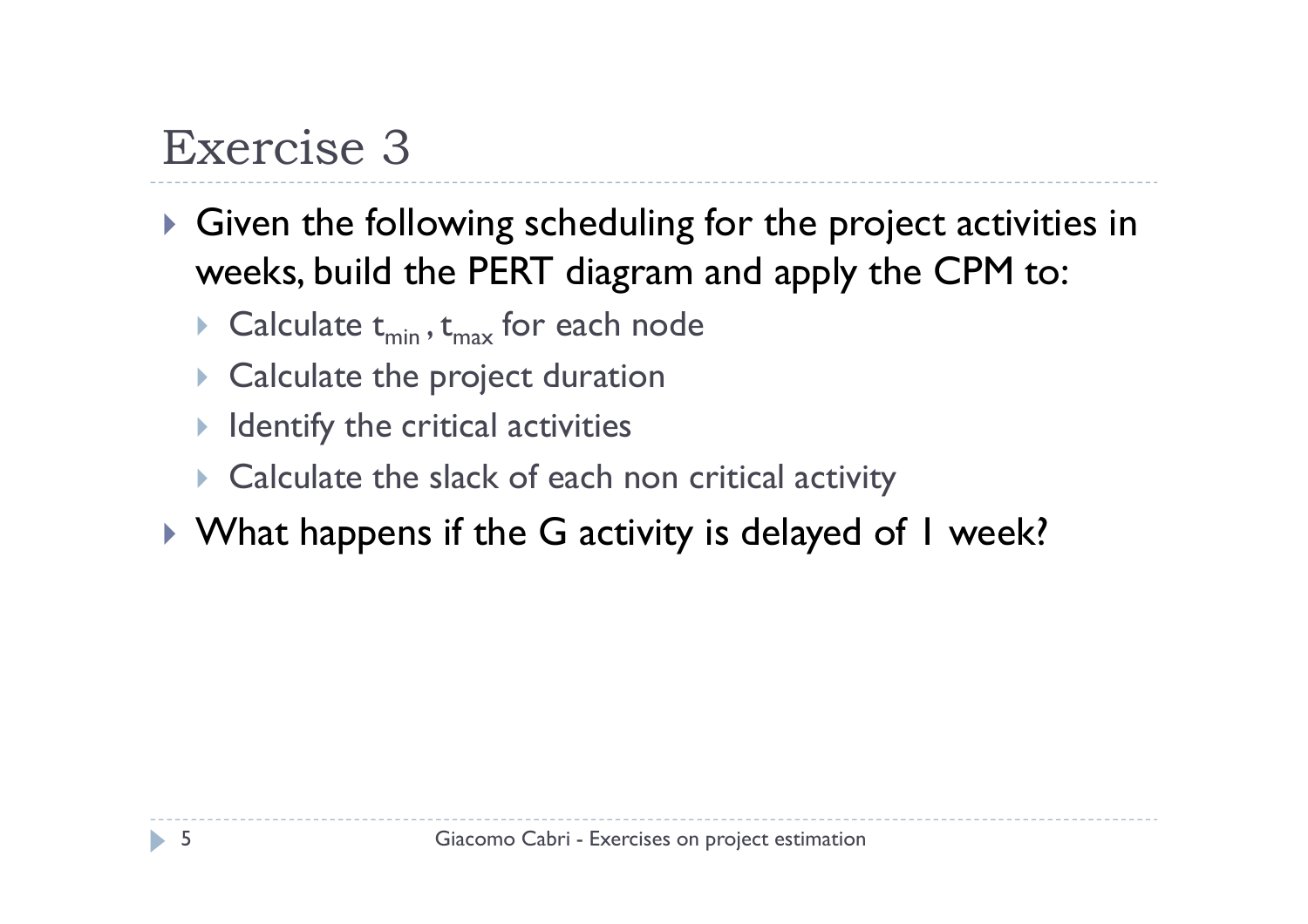# Exercise 3 - scheduling

|              | <b>Activity Precedence</b> | to             | tm             | CID            |
|--------------|----------------------------|----------------|----------------|----------------|
| $\mathsf{A}$ |                            | $\overline{2}$ | $\overline{3}$ | 4              |
| B            |                            | $\overline{4}$ | 5              | 2              |
| $\mathsf{C}$ | $\mathsf{A}$               | $\overline{2}$ | $\overline{2}$ | $\overline{3}$ |
| D            | B,C                        | 3              | 5              | 7              |
| E            | $\mathsf{D}$               | $\overline{3}$ | $\overline{3}$ | 9              |
| F            | E                          | $\overline{3}$ | $\overline{3}$ | $\overline{3}$ |
| G            | B,C                        | 4              | 0              | 10             |
| H            | F,G                        | $\overline{2}$ | $\overline{3}$ | 4              |
|              |                            |                |                |                |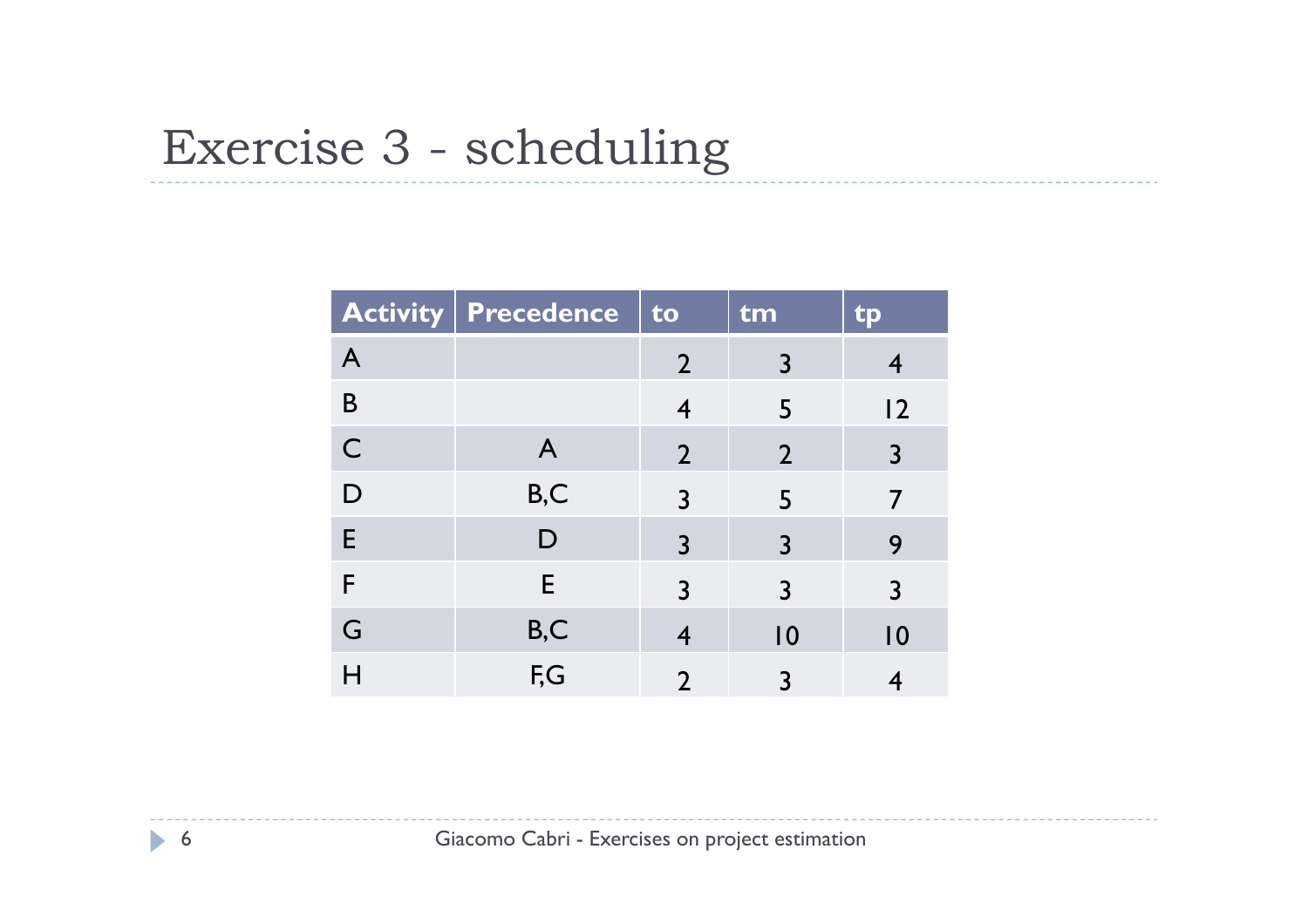- Given the following activities, define the precedence, estimate the duration for each activity, then build the PERT diagram and apply the CPM to:
	- Calculate  $t_{min}$ ,  $t_{max}$  for each node
	- ▶ Calculate the project duration
	- $\blacktriangleright$  Identify the critical activities
	- ▶ Calculate the slack of each non critical activity